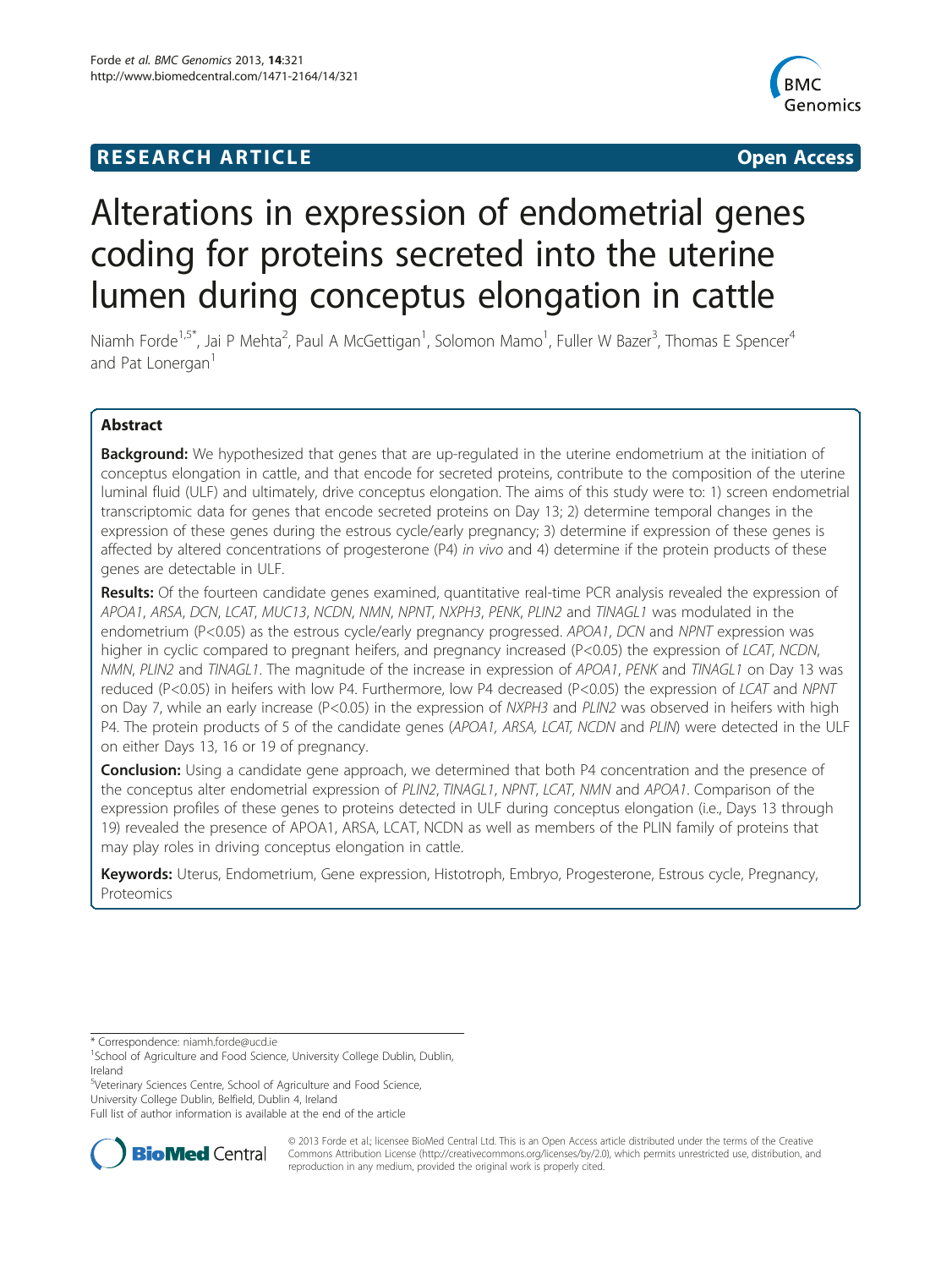## Background

In cattle, the majority of pregnancy loss is attributed to early embryonic loss prior to maternal recognition of pregnancy [[1,2\]](#page-11-0), which occurs by approximately Day 16 following conception [[3,4\]](#page-11-0). During this period, following successful fertilization, the developing embryo enters the uterus on Days 4 to 5 and forms a blastocyst by Day 7. Following hatching of the blastocyst from the zona pellucida (Day 9 to 10), the conceptus (embryo and associated extra-embryonic membranes) becomes ovoid in shape. Conceptus elongation is initiated by Days 13 to 14, and is characterized by a period of rapid growth of the trophectoderm cells that is completed by Days 19 to 20. Elongation of the conceptus requires molecules that are transported or secreted by the luminal (LE) and glandular (GE) epithelial cells of the uterine endometrium [\[5\]](#page-11-0). These secretions make up the uterine lumen fluid (ULF or histotroph), and include proteins, amino acids, lipids, glucose and ions, which are required for successful elongation, as evidenced by the failure of blastocysts to elongate in vivo in the uterine gland knock out ewe [\[6,7](#page-11-0)] and the inability to replicate elongation in vitro in cattle [\[8](#page-11-0),[9](#page-11-0)].

One of the pre-requisites for establishing a uterine environment capable of supporting conceptus elongation is an adequate post-ovulatory rise in circulating progesterone (P4) concentrations. In both cattle and sheep, elevated P4 in the post-ovulatory period results in advanced conceptus elongation [[10](#page-11-0)-[12](#page-11-0)]. As a consequence, the elongating conceptus produces more interferon-tau (IFNT) which is detectable in the uterine lumen [\[13,14\]](#page-11-0) and which is associated with increased pregnancy rates [[15](#page-11-0)-[17\]](#page-11-0). The effects of P4 do not directly affect the developing embryo [\[18](#page-11-0)] but act indirectly by altering the transcriptome of the endometrium and subsequently the composition of the ULF [[19-21\]](#page-11-0).

One of the strategies employed to identify molecules that regulate conceptus elongation in ruminants has been to characterize the temporal changes in endometrial gene expression during the period when conceptus elongation occurs, and to infer from the localization of transcripts whether the proteins for which they encode contribute to the composition of the ULF. In sheep, genes localized to the uterine LE and superficial glandular epithelium (sGE) have been associated with 3 main classes of molecules: (i) proteins that are detectable in the uterine luminal fluid (ULF; GlyCAM-1 [[22\]](#page-11-0), CTSL [[23\]](#page-11-0), *STC1* [[24\]](#page-11-0), *CST3* [[25\]](#page-11-0), *GRP* [\[26\]](#page-11-0), and *IGFBP1* [\[27](#page-11-0)]), (ii) enzymes that produce constituents of the ULF (PTGS2 and HSD11B1, involved in prostaglandin [[28](#page-11-0)] and cortisol [\[29](#page-11-0)] production, respectively) and (iii) active transporters of ULF molecules (SLC2A1, SLC5A1, SLC1A5, SLC7A2 involved in amino acid [\[30,31\]](#page-11-0), glucose [[32\]](#page-11-0) and ion transport). To date, detailed data on ULF

composition in cattle are scarce, although some studies have detected the protein products of a small number of genes encoding for secreted proteins in the ULF including IGFBP1 [[27](#page-11-0)], retinol binding protein [[33,34](#page-11-0)], legumain and TIMP2 [\[35\]](#page-11-0). Caution in extrapolating the abundant data on ULF composition confirmed in sheep [\[36\]](#page-11-0) to the bovine model is required. For example, despite the similarities in the transcriptomic changes that occur during the estrous cycle and early pregnancy, discrepancies in expression exist, as exemplified by LGALS15, which has a functional role in early pregnancy in sheep [\[37\]](#page-11-0), but is not expressed in the bovine endometrium although is present in the bovine genome [\[38\]](#page-11-0).

We have recently generated a considerable amount of data on the transcriptomic signature of the bovine endometrium before and during the initiation of conceptus elongation [[39-42](#page-11-0)]. We hypothesize that genes that are up-regulated at the initiation of conceptus elongation, and that encode for secreted proteins, may contribute to the composition of the ULF and ultimately, drive conceptus elongation. With this in mind, the aims of this study were to: 1) screen endometrial transcriptomic data (generated by microarray and RNA sequencing) for genes that encode secreted proteins on Day 13 following estrus; 2) determine temporal changes in the expression of these genes during the estrous cycle/early pregnancy; 3) determine if expression of these genes is affected by altered concentrations of P4 in vivo that are known to impact conceptus elongation; and 4) determine if the protein products of these genes are detectable in ULF.

#### **Methods**

All experimental procedures involving animals were licensed by the Department of Health and Children, Ireland, in accordance with the Cruelty to Animals Act (Ireland 1876) and the European Community Directive 86/609/EC and were sanctioned by the Animal Research Ethics Committee of University College Dublin. Unless otherwise stated, all chemicals and reagents were sourced from Sigma (Dublin, Ireland).

#### Selection of candidate genes from transcriptomic data sets

To identify candidate genes from our gene expression data sets, two separate approaches were taken (Table [1](#page-2-0)). RNA sequencing (RNA-SEQ) data from cyclic heifers on Day 13 of the estrous cycle were screened to identify the most highly expressed transcripts in the endometrium that were not detectable in the conceptus at the corresponding stage of development [[41](#page-11-0)[,43](#page-12-0)] using a previously described approach [[44\]](#page-12-0). Briefly, only transcripts detected in four out of five replicates for either the endometrium or conceptus, with an RPKM (reads per kilobase of exon per million mapped sequence reads) value of at least 0.5 were considered. The resulting list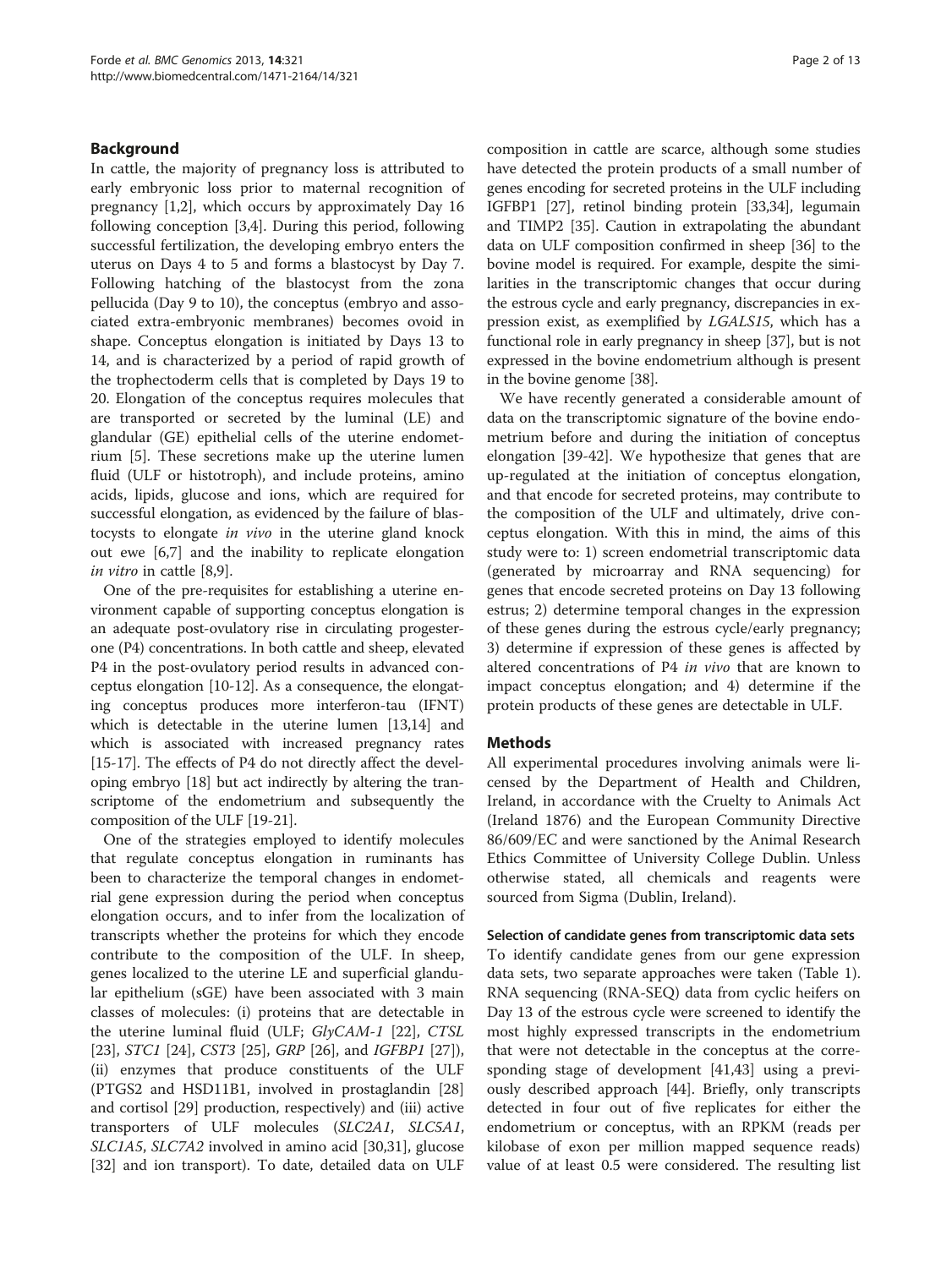<span id="page-2-0"></span>Table 1 Candidate genes selected for analysis on the basis of their increased expression on Day 13 as compared to Day 7 of the estrous cycle from reference [\[42](#page-11-0)] and RNA sequencing (RNA-SEQ) data of pregnant and cyclic endometria on Day 13 from reference [[41\]](#page-11-0) for the most abundant genes expressed in the endometria, but not detected in the conceptus

| Gene name         | <b>Gene description</b>                                                                                                                                                             | <b>Gene ID/Affymetrix</b><br>probe ID | <b>Platform</b> | Fold change<br>(log2) on<br>Day 13 v Day 7 | Average TPM<br>(Day 13) | Reference |  |
|-------------------|-------------------------------------------------------------------------------------------------------------------------------------------------------------------------------------|---------------------------------------|-----------------|--------------------------------------------|-------------------------|-----------|--|
| <b>DCN</b>        | Decorin Precursor (Bone proteoglycan II)(PG-S2)                                                                                                                                     | ENSBTAT00000004562                    | RNA-SEO         | N/A                                        | 1464.006                | $[44]$    |  |
| <b>MGP</b>        | Bos taurus matrix Gla protein (MGP), mRNA.                                                                                                                                          | ENSBTAT00000016414                    | RNA-SFO         | N/A                                        | 2371.502                | $[44]$    |  |
| PFNK              | Proenkephalin A Precursor [Contains Synenkephalin;<br>Met-enkephalin(Opioid growth factor)(OGF);<br>Met-enkephalin-Arg-Gly-Leu;Leu-enkephalin;<br>Enkelytin;Met-enkephalin-Arg-Phe] | ENSBTAT00000006478                    | RNA-SFO         | N/A                                        | 907.056                 | $[44]$    |  |
| PLIN <sub>2</sub> | Adipophilin (Adipose differentiation-related<br>protein)(ADRP)                                                                                                                      | ENSBTAT00000047728                    | RNA-SEO         | N/A                                        | 62.58                   | $[44]$    |  |
| APOA1             | Apolipoprotein A-I                                                                                                                                                                  | Bt.1229.1                             | Array           | 2.64                                       | N/A                     | $[45]$    |  |
| ARSA              | Arylsulfatase A                                                                                                                                                                     | Bt.1076.1                             | Array           | 3.14                                       | N/A                     | $[45]$    |  |
| CYR61             | Cysteine-rich, angiogenic inducer, 61                                                                                                                                               | Bt.22000.1                            | Array           | 2.87                                       | N/A                     | $[45]$    |  |
| ICAT              | Lecithin-cholesterol acyltransferase                                                                                                                                                | Bt.11126.3                            | Array           | 2.91                                       | N/A                     | $[45]$    |  |
| MUC <sub>13</sub> | Mucin 13, cell surface associated                                                                                                                                                   | Bt.12140.1                            | Array           | 26.72                                      | N/A                     | $[45]$    |  |
| <b>NMN</b>        | Neuromedin N                                                                                                                                                                        | Bt.10630.1                            | Array           | 2.72                                       | N/A                     | $[45]$    |  |
| <b>NCDN</b>       | Neurochondrin                                                                                                                                                                       | Bt.8806.1                             | Array           | 3.28                                       | N/A                     | $[45]$    |  |
| <b>NPNT</b>       | Nephronectin                                                                                                                                                                        | Bt.7393.1                             | Array           | 9.96                                       | N/A                     | $[45]$    |  |
| NXPH3             | Neurexophilin 3                                                                                                                                                                     | Bt.27342.1                            | Array           | 6.96                                       | N/A                     | $[45]$    |  |
| <b>TINAGL1</b>    | Tubulointerstitial nephritis antigen-like 1                                                                                                                                         | Bt.1300.1                             | Array           | 12.84                                      | N/A                     | $[45]$    |  |

All genes selected for analysis encoded for secreted or extracellular proteins as determined by DAVID analysis ([http://david.abcc.ncifcrf.gov/\)](http://david.abcc.ncifcrf.gov/).

was screened to identify genes expressed only in cells of the endometrium (i.e., not in the conceptus) on Day 13. This list was then subjected to DAVID analysis [\(http://](http://david.abcc.ncifcrf.gov/) [david.abcc.ncifcrf.gov/](http://david.abcc.ncifcrf.gov/)) to identify those genes that encoded for proteins assigned to the gene ontology terms 'secreted' or 'extracellular'. Additional candidate genes were selected on the basis of a significant increase in expression on Day 13 compared to Day 7 of the estrous cycle [[40,42\]](#page-11-0).

# Experiment 1: temporal changes in endometrial expression of candidate genes from cyclic and pregnant heifers during the pre-implantation period of early pregnancy

The estrous cycles of cross-bred beef heifers  $(n = 100,$ predominantly Charolais and Limousin cross) were synchronized by insertion of an intravaginal controlled internal drug release (CIDR) device (1.94 g P4; InterAg, Hamilton, New Zealand) for 8 days. One day prior to CIDR removal each heifer received an intramuscular injection of a prostaglandin  $F_{2\alpha}$  (PG) analogue (Estrumate, Shering-Plough Animal Health, Hertfordshire, UK; 2 ml equivalent to 0.5 mg cloprostenol). Only those heifers observed in standing estrus (Day 0) were utilized further and were assigned randomly to either an inseminated group (Pregnant, P: n=59) or an un-inseminated cyclic

control group (C: n=24). Heifers were slaughtered on either Day 7, 10, 13 or 16 (C group) of the estrous cycle or Day 7, 10, 13, 16 or 19 (P group) following estrus and insemination. These stages correspond in pregnant heifers to blastocyst formation, blastocyst hatching, initiation of conceptus elongation, maternal recognition of pregnancy and initiation of implantation, respectively. Thirty minutes after slaughter the uterine horn ipsilateral to the corpus luteum (CL) was flushed with 20 ml of 10 mM Tris (pH 7.2). ULF was centrifuged at 3,000 g for 10 min, supernatant removed and snap frozen in liquid nitrogen prior to proteomic analysis. In the inseminated group, only those reproductive tracts from which an embryo/conceptus at the expected stage of development was recovered (Day 7: blastocyst; Day 10: hatched blastocyst; Day 13: ovoid ; Days 16 and 19: filamentous conceptus) were processed further. Intercaruncular endometrial tissue was dissected free from the underlying myometrium and snap-frozen in liquid nitrogen for RNA extraction and quantitative real-time PCR (qPCR) analysis.

## Experiment 2: P4 effects on endometrial gene expression of candidate genes

In order to investigate the effect of circulating P4 on the expression of these candidate genes, we examined the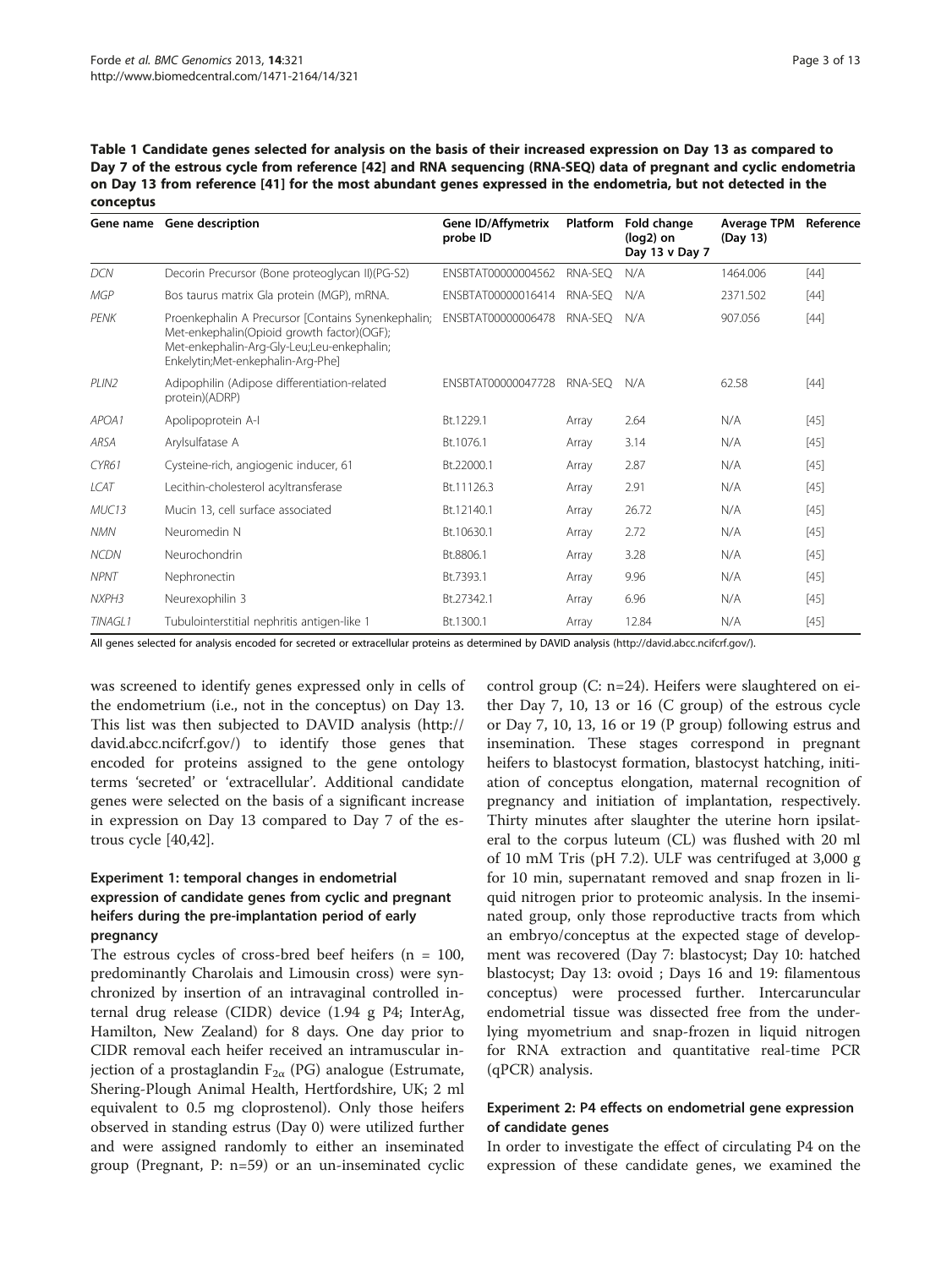endometrium of heifers with low, normal and high P4 from previously generated tissue samples. The estrous cycles of cross-bred beef heifers were synchronized as described in Experiment 1 and those observed in standing estrus (n=52) were randomly assigned to one of three treatments: (i) cyclic heifers normal P4, no treatment  $(n=5)$ ; (ii) cyclic heifers, high P4  $(n=5)$ , receiving an intravaginal P4 device on Day 3 of the estrous cycle to increase concentrations of P4 in blood [[11](#page-11-0)]; and (iii) cyclic heifers, low P4 (n=5) receiving 3 intramuscular injections of a PG analogue (Estrumate) on Days 3, 3.5 and 4 of the estrous cycle to reduce P4 output from the CL [\[40\]](#page-11-0). The progesterone profiles of animals on these treatments have been extensively reported by us in previous papers [\[11,18,39,40,42](#page-11-0)[,45\]](#page-12-0). Following slaughter, intercaruncular endometrial tissue from the tip of the uterine horn ipsilateral to the CL was recovered, snap frozen in liquid nitrogen for subsequent RNA extraction and analyzed using qPCR for selected genes.

#### Quantitative real-time PCR analysis (qPCR)

All qPCR analyses were performed as previously described [\[42\]](#page-11-0). Total RNA was extracted from 100 mg of intercaruncular endometrial tissue using Trizol reagent as per manufacturer's instructions. Both RNA clean-up and on-column DNase treatment were performed (Qiagen, Crawley, Sussex, UK) and the subsequent RNA was analyzed for both quality and quantity using the Agilent Bioanalyzer (Agilent Technologies, Santa Clara, CA, USA) and Nanodrop 1000 (Thermo Fischer Scientific, DE, USA), respectively. One microgram of total RNA was converted to complementary DNA (cDNA) using Superscript III (Applied Biosystems, Foster City, CA, USA) and random hexamers as per manufacturer's instructions. All primers were designed using Primer-BLAST software [\(www.ncbi.nlm.nih.gov/tools/primer](http://www.ncbi.nlm.nih.gov/tools/primer-blast/)[blast/](http://www.ncbi.nlm.nih.gov/tools/primer-blast/)) to span exon-exon boundaries where possible. Each qPCR reaction was carried out in duplicate with 50 ng of cDNA, optimized primer concentrations (Table 2) and 7.5 μl FAST Sybrgreen mastermix (Applied Biosystems, Foster City, CA, USA) in a final reaction volume of 15 μl. All reactions were carried out using the 7500 Fast Real-Time PCR System (Applied Biosystems, Foster City, CA, USA) with the following cycling conditions: 2 min at 50°C; 10 min at 95°C; and 40 cycles of 95°C for 15 sec and 60°C for 1 min. A dissociation curve was included in each run to ensure specificity of amplification, while a standard curve was included for each gene of interest as well as for the normalizer genes (ACTB and RPL19) to determine primer efficiencies. All raw cycle threshold values were then imported into qbase<sup>plus</sup> software (Biogazelle, Zwijnaarde, Belgium) used to calibrate and normalize data, as well as calculate expression values for each gene in arbitrary units (CNRQ).

Table 2 Primer information used for quantitative real time PCR analysis of candidate genes

| Entrez gene<br>symbol | gene name                                      | Accession<br>number | Forward primer sequence      | Reverse primer sequence     | Product<br>length (bp) |
|-----------------------|------------------------------------------------|---------------------|------------------------------|-----------------------------|------------------------|
| ACTB                  | Actin, beta                                    | NM 173979.3         | CGCCATGGATGATGATATTGC        | AAGCCGGCCTTGCACAT           | 66                     |
| APOA1                 | Apolipoprotein A-I                             | NM 174242.3         | GCTGGCCATTGAGGTCACCCAC       | GCTGCCAGAAATGCCGAGCCT       | 103                    |
| <b>ARSA</b>           | Arylsulfatase A                                | NM 001075205.1      | GCCTTTGCCCGCGACCTCAT         | TGGGTGTGGTGGGAGGCGTA        | 80                     |
| CYR61                 | Cysteine-rich, angiogenic<br>inducer. 61       | NM 001034340.2      | TGCAGAGCTCAGTCGGAGGGC        | GGCGCCGTCGATACATGTGC        | 111                    |
| <b>DCN</b>            | Decorin                                        | NM 173906.4         | ACTCTTCAGGAGCTGCGTGTCCA      | GCGGGTTGGTGCCAAGTTCTACG     | 106                    |
| <b>LCAT</b>           | Lecithin-cholesterol<br>acyltransferase        | NM 001046069.2      | CGGCCCGTCATCCTCGTGCC         | AAGTCCTCCGTCTTGCGGTAGCA     | 104                    |
| <b>MGP</b>            | Matrix Gla protein                             | NM 174707.2         | GCAAAAGCCCAAGAGAGAATCCGA     | ACACCATGGCATAGCGTTCGCA      | 103                    |
| MUC13                 | Mucin 13, cell surface<br>associated           | XM 002702427.2      | ACGGGCTGGTGAGACCAAAACC       | GCAGTCAGCTGTCCCGTTGC        | 116                    |
| <b>NCDN</b>           | Neurochondrin                                  | NM 001045931.1      | <b>TCTCCAGCTCTGCAGGGGACG</b> | GGCCACGTGGGATTGCGACA        | 81                     |
| <b>NMN</b>            | Neuromedin N                                   | NM 173945.4         | GAGCCCCCTTCAGCCTGTTCC        | GCCAGAAGAATCATGCACACCAGC    | 104                    |
| <b>NPNT</b>           | Nephronectin                                   | XM_591031.5         | <b>TCTCAGCAGCCAAAGGCCCG</b>  | CTGACAGGCACAGGTCCCCT        | 90                     |
| NXPH3                 | Neurexophilin 3                                | NM 001192824.1      | ATGACGGTCCGCCAGGCTCA         | CCGCTTTCGAGGCATCCGGG        | 80                     |
| PFNK                  | Proenkephalin                                  | NM 174141.2         | GACGCCGAGGACCGCGAGAG         | CCATGGGGTTGCCGCTGTTCGG      | 120                    |
| PLIN <sub>2</sub>     | Periliphin 2                                   | NM 173980.2         | <b>TCTTCGCGCTTGGGCGTCTG</b>  | CCACCCTGGTCACCACACTCAGTT    | 101                    |
| RPL19                 | Ribosomal protein L19                          | NM 001040516.1      | GAAAGGCAGGCATATGGGTA         | <b>TCATCCTCCTCATCCAGGTT</b> | 86                     |
| <b>TINAGL1</b>        | Tubulointerstitial nephritis<br>antigen-like 1 | XM 003585097.1      | CTCGGGAGGCCGGAGCGATA         | <b>GTCAGGCAGCGTCTCCTCGC</b> | 81                     |

All primers were used at a concentration of 300 nM in a final reaction volume of 15 μl. A dissociation curve was included to ensure specificity of each primer pair.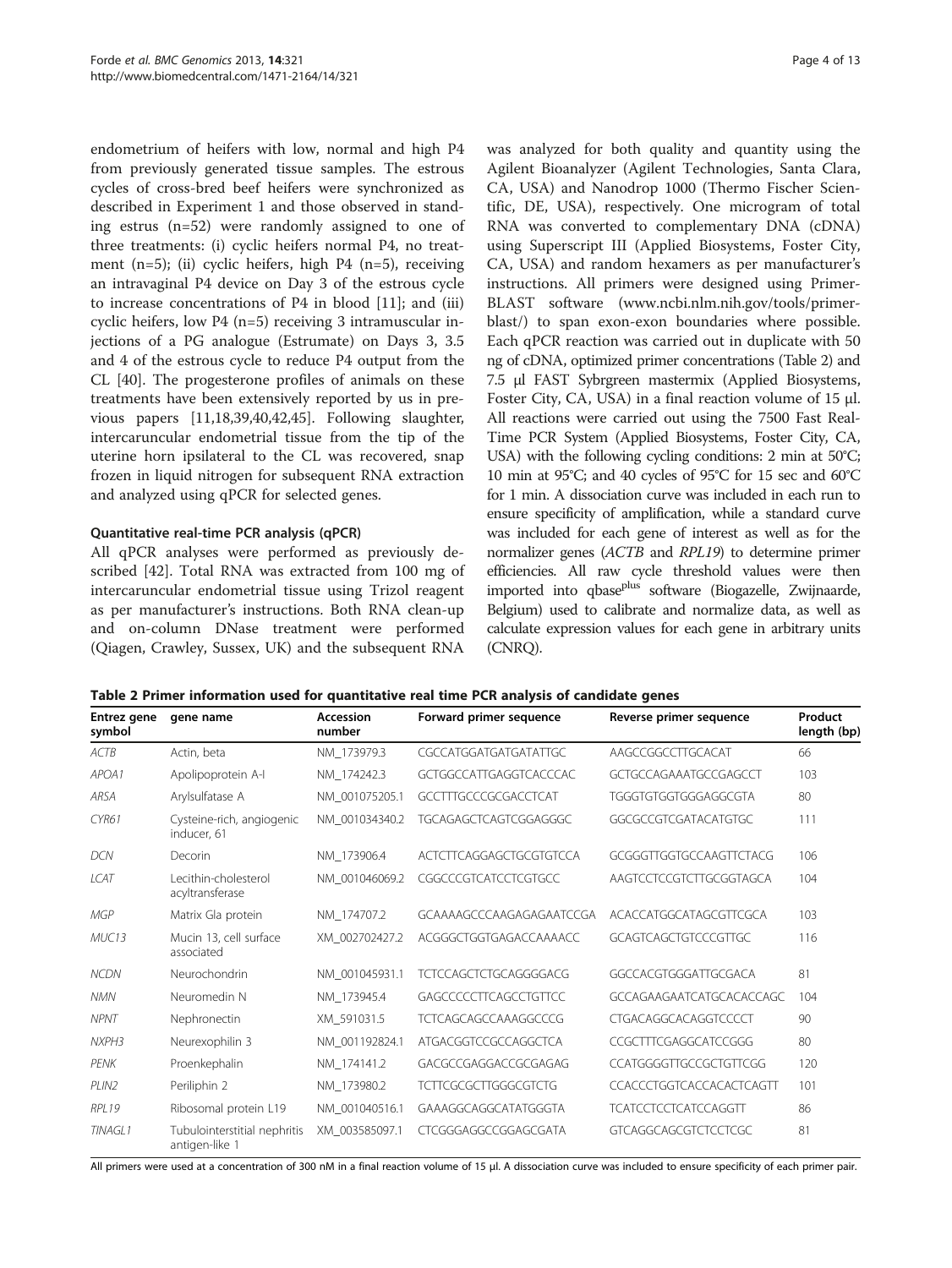# Proteomic analysis of uterine luminal fluid during the peri-implantation period of pregnancy

Nano LC MS/MS analysis was carried out on ULF from pregnant heifers on Days 13 and 16 to identify proteins involved in conceptus elongation (Applied Biomics, Inc, Hayward, CA, USA). Samples (pool of n=5 heifers on Day 13 and Day 16) were exchanged into 50 mM ammonium bicarbonate buffer, DTT added to a final concentration of 10 mM, and samples were incubated at 60°C for 30 min followed by cooling to room temperature (RT). Iodoacetamide was added to a final concentration of 10 mM and incubated in the dark for 30 min at RT. A tryptic digestion was performed at 37°C overnight. Nano LC was carried out using a Dionex Ultimate 3000 (Milford, MA, USA). Tryptic peptides were loaded into an α-Precolumn Cartridge and separated using an acetonitrile gradient (ranging from 5% to 60%) on the Nano LC column. Fractions were collected at 20 sec intervals followed by Mass Spectrometry analysis on AB SCIEX TOF/TOF™ 5800 System (AB SCIEX, Framingham, MA, USA). Mass spectra were acquired in reflectron positive ion mode. TOF/TOF tandem MS fragmentation spectra were acquired for each ion, averaging 4000 laser shots per fragmentation spectrum (excluding trypsin autolytic peptides and other known background ions). Identification of the resulting peptide mass and the associated fragmentation spectra were submitted to GPS Explorer workstation equipped with MASCOT search engine (Matrix Science, London, UK) to search the nonredundant database of National Center for Biotechnology Information (NCBInr). Searches were performed without constraining protein molecular weight or isoelectric point, with variable carbamidomethylation of cysteine and oxidation of methionine residues, and with one missed cleavage also being allowed in the search parameters.

iTRAQ analysis was carried out on ULF recovered from pregnant heifers on Days 13, 16 and 19 (n=4 per day) to identify quantitative changes in the protein content (Proteome factory, Berlin, Germany). Two ml of each individual sample was precipitated in 10 ml of 100% EtOH overnight, the resulting pellet was washed twice and resuspended in 40 μl of lysis buffer and centrifuged at 13,000 g. The supernatant was incubated for 30 min at RT with 10 mM iodoacetamide in the dark and the resulting protein concentration was determined by Bradford assay. One hundred micorgrammes of total protein was subjected to trypsin digestion (Promega, Mannhein, Germany) at 37°C overnight with additional trypsin added and the reaction continued for a further 3 h. The resulting peptides were acidified with formic acid (pH 2.0), desalted with Macro spin tips containing Vydac C18 material (Nest group, Southborough, MA, USA) and lyophilized. The lyophilized samples were

dissolved in 45 μl of iTraq buffer (AB SCIEX, Framingham, MA, USA) and 30 μl of each sample were reacted with appropriate iTraq reagent for 2 h at RT as per the manufacturer's protocol. The reaction was stopped with 50 μl of 20% formic acid, pH 2.0 and dried by lyophilisation. Strong cation exchange (SCX) was performed on a PolySULFOETHYL A column (200 mm × 2.1 mm, 5 μm, 200 Å, PolyLC, Columbia, MD, USA) using an Agilent 1100 HPLC system (Agilent, Karlsruhe, Germany) with 18 fractions collected per sample. Protein identification and quantification of iTRAQ reporter ions was performed using nanoLC‐ESIMS/MS which consisted of an Agilent 1100 nanoLC system (Agilent, Karlsruhe, Germany), PicoTip emitter (New Objective, Langhorne, PA, USA) and a QExactive quadrupole‐Orbitrap mass spectrometer (ThermoFisher Scientific, Bremen, Germany). The dried SCX peptide fractions were resuspended in 80 μl of MilliQ water containing 0.1% formic acid and 1% acetonitrile. After trapping 40 μl of each sample the peptides were desalted for 5 min on an enrichment column (Zorbax SB C18, 0.3 mm  $\times$  5 mm, Agilent, Karlsruhe, Germany) using a solution of 1% acetonitrile and 0.1% formic acid solution. All peptides were separated on a Zorbax 300 SB C18, 75 μm × 150 mm column (Agilent, Karlsruhe, Germany) for 110 min, using an acetonitrile gradient containing 5-25% acetonitrile in 0.1% formic acid. The mass spectrometer was operated in a data‐dependent mode by subjecting the ten most abundant ions of each survey spectrum (nominal resolution 35.000) to HCD fragmentation (normalized collision energy at 40%, Resolution 17.500). MSMS peak lists were extracted to mascot generic format files and searched by the Mascot search algorithm against the bovine IPI database that has been curated from duplicate entries. The mass tolerance was set to 5 ppm for peptide masses and 0.02 Da for fragment ions. Quantitative information was obtained with the Protein ratio type set to "weighted" and normalization to "summed intensities".

#### Data analysis

All data were analysed using the statistical package SAS (SAS Institute Inc., Cary, NC). For gene expression analysis, the log of the CNRQ values in arbitrary units was used and analysis was performed using the general linear model procedure (PROC GLM) with day, pregnancy status and/or P4 status, when appropriate, as the main effects. Treatment effects on gene expression were separated by Tukey's test and a p value of  $\leq$  0.05 was considered significant.

#### Results

## Identification of candidate genes from large-scale transcriptomic data sets

From the RNA-SEQ data, a total of 208 distinct transcripts with an extracellular localization were uniquely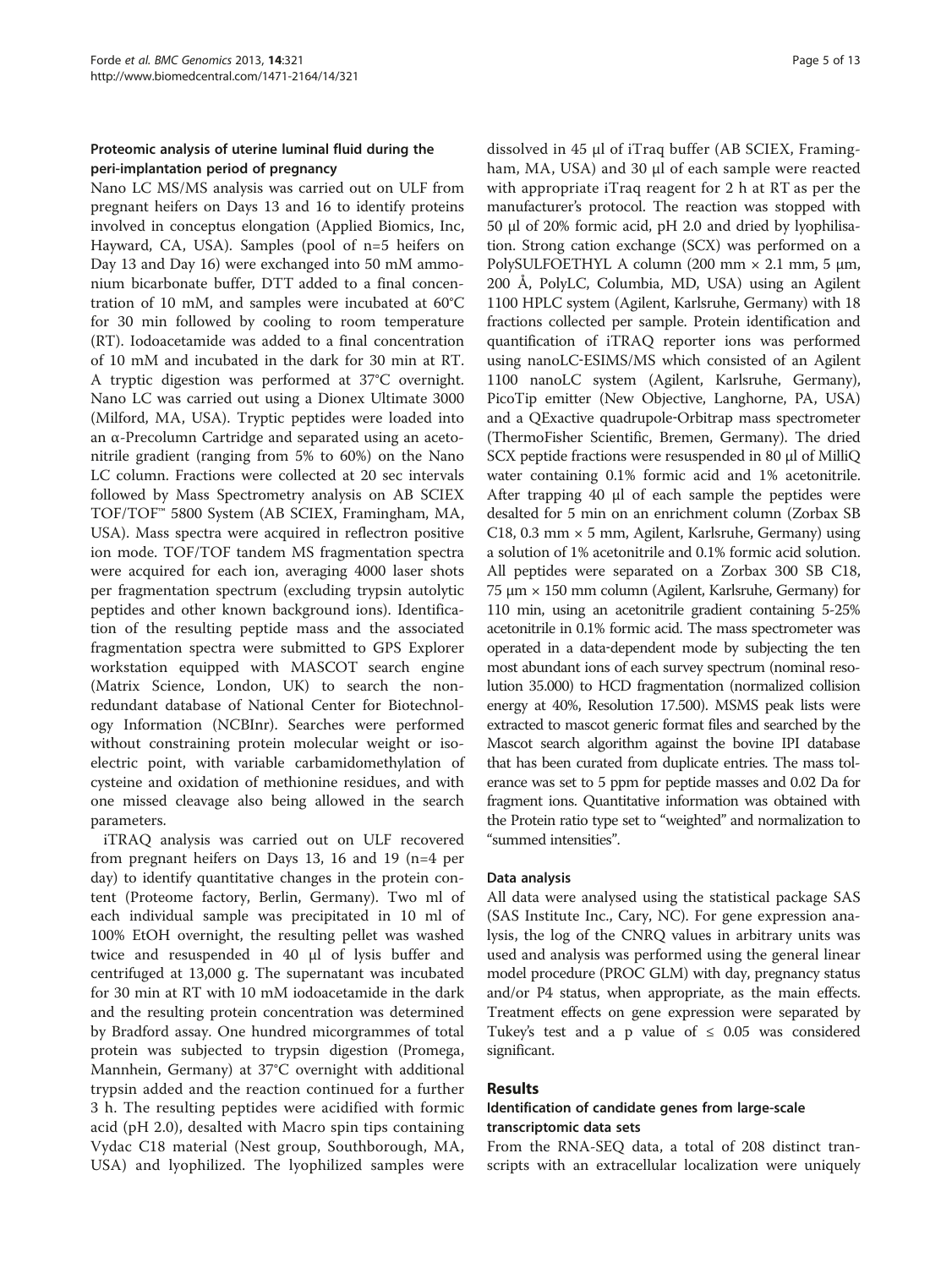detected in the endometrium (Additional file [1:](#page-10-0) Table S1). Three genes had RPKM values of greater than 1,000 in the endometrium (matrix gamma-carboxyglutamic acid, MGP 1732±144 RPKM; proenkephalin, PENK 1278±336 RPKM; and decorin, DCN 1048±136 RPKM) and were chosen for further analysis. Fourteen genes had expression values in the endometrium of between 100 and 1,000 RPKM (AGT, APOD, AZGP1, CLEC3B, COL1A2, COL3A1, IP1, ISG15, LUM, PDZK1, PIP, PLAT, PRSS16, SAA1 and SPARCL1). Of the remaining genes, 71 had expression levels between 10 and 100 RPKM, while 120 genes had expression of < 10 RPKM in the endometrium of cyclic heifers on Day 13 (Additional file [1](#page-10-0): Table S1). None of these genes were expressed in the conceptus at levels detectable by RNA-SEQ (<0.5 RPKM). Screening of microarray data indicated increased expression on Day 13 of an additional 10 candidate genes that encode for secreted or extracellular proteins including apolipoprotein A-1 (APOA1), arylsulfatase A (ARSA), cysteine-rich, angiogenic inducer, 61 (CYR61), lecithin-cholesterol acyltransferase (LCAT), mucin 13, cell surface associated (MUC13), neuromedin N (NMN),

neurochondrin (NCDN), nephronectin (NPNT), neurexophilin 3 (NXPH3) and tubulointerstitial nephritis antigen like-1 (TINAGL1). These were selected as they have not been previously interrogated in the context of conceptus elongation in cattle.

#### Changes in endometrial gene expression throughout the estrous cycle and early pregnancy

The endometrial expression of ARSA, MUC13, NXPH3 and  $PENK$  increased (P<0.05, day effect) as the estrous cycle/early pregnancy progressed (Figure 1); however, pregnancy status had no significant effect on their expression. No effects of day, pregnancy or their interactions were detected for CYR61 or MGP (Table [3](#page-6-0)). The expression of APOA1, DCN, LCAT, NCDN, NMN, NPNT, PLIN2 and TINAGL1 was modulated (P<0.05, day effect) as the estrous cycle/early pregnancy progressed (Figure [2\)](#page-7-0). In addition, APOA1, DCN and NPNT expression was higher in the endometrium of cyclic compared to pregnant heifers, while pregnancy increased  $(P<0.05)$  the expression of *LCAT*, NCDN, NMN, PLIN2 and TINAGL1 in the endometrium.

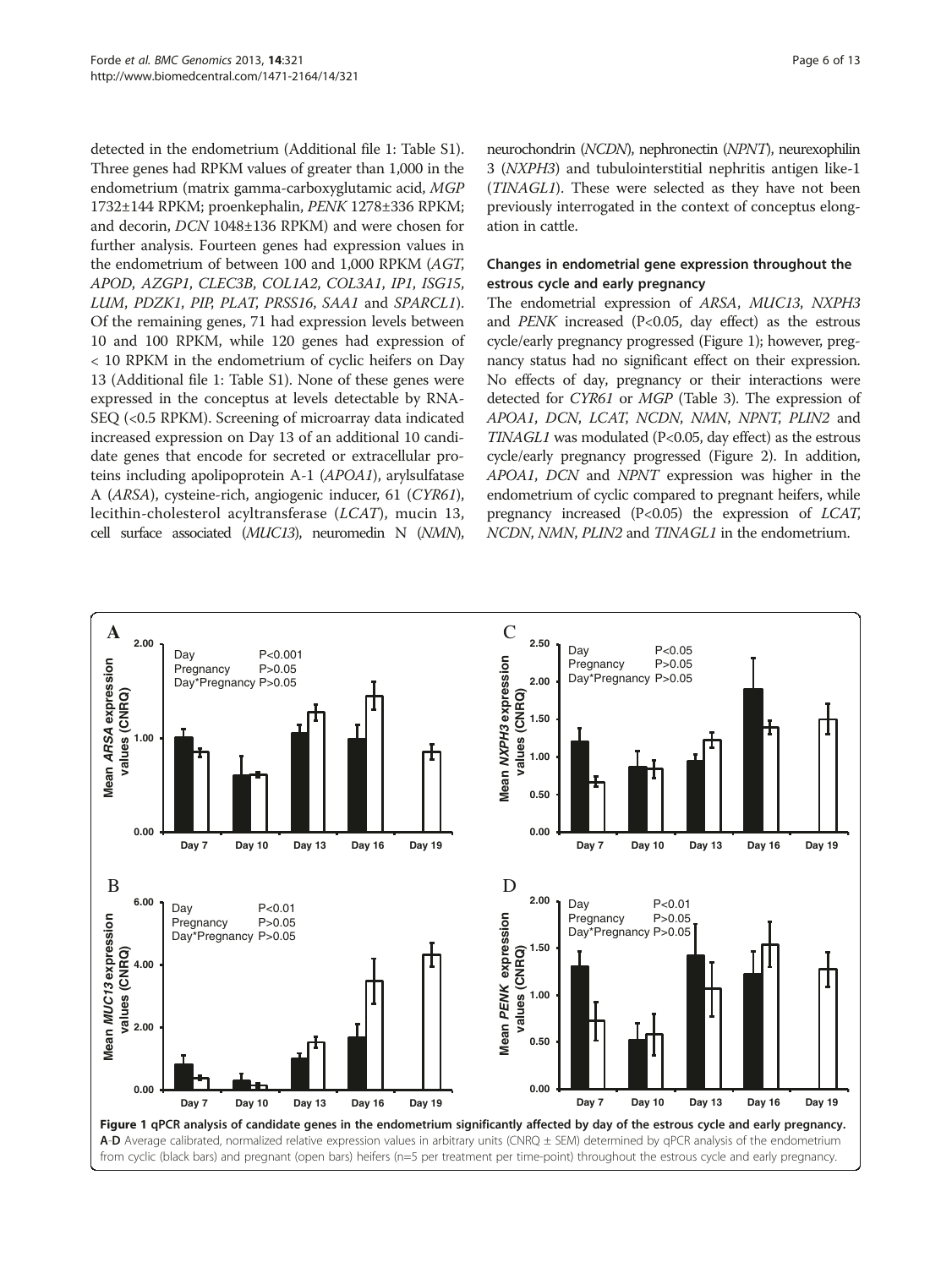| Gene name         | <b>Gene description</b>                                                                                                                                                         | Day   | Pregnancy                | Day *Pregnancy | P4     | <b>Protein detected</b><br>in ULF |
|-------------------|---------------------------------------------------------------------------------------------------------------------------------------------------------------------------------|-------|--------------------------|----------------|--------|-----------------------------------|
| APOA1             | Apolipoprotein A-I                                                                                                                                                              | $*$   | $*$                      |                | $\ast$ | <b>YES</b>                        |
| ARSA              | Arylsulfatase A                                                                                                                                                                 | ***   |                          |                |        | <b>YES</b>                        |
| CYR61             | Cysteine-rich, angiogenic inducer, 61                                                                                                                                           |       |                          |                |        | <b>ND</b>                         |
| <b>DCN</b>        | Decorin Precursor (Bone proteoglycan II)(PG-S2)                                                                                                                                 | **    | $\ast$                   |                | ٠      | <b>ND</b>                         |
| <b>LCAT</b>       | Lecithin-cholesterol acyltransferase                                                                                                                                            | $***$ |                          | $*$            | $\ast$ | <b>YES</b>                        |
| MGP               | Bos taurus matrix Gla protein (MGP), mRNA.                                                                                                                                      |       |                          |                | $\ast$ | <b>ND</b>                         |
| MUC13             | Mucin 13, cell surface associated                                                                                                                                               | $***$ | $\overline{\phantom{a}}$ |                |        | <b>ND</b>                         |
| <b>NCDN</b>       | Neurochondrin                                                                                                                                                                   | **    | $*$                      | $\ast$         | ٠      | <b>YES</b>                        |
| <b>NMN</b>        | Neuromedin N                                                                                                                                                                    |       |                          | $\ast$         | $\ast$ | <b>ND</b>                         |
| <b>NPNT</b>       | Nephronectin                                                                                                                                                                    | $***$ | $\ast$                   | $\ast$         | $\ast$ | <b>ND</b>                         |
| NXPH3             | Neurexophilin 3                                                                                                                                                                 | $*$   |                          |                | $\ast$ | <b>ND</b>                         |
| PENK              | Proenkephalin A Precursor [Contains Synenkephalin;<br>Met-enkephalin(Opioid growth factor)(OGF);Met-enkephalin-<br>Arg-Gly-Leu;Leu-enkephalin;Enkelytin;Met-enkephalin-Arg-Phe] | **    |                          |                | $\ast$ | <b>ND</b>                         |
| PLIN <sub>2</sub> | Adipophilin (Adipose differentiation-related protein)(ADRP)                                                                                                                     |       | $\ast$                   | $\ast$         | $\ast$ | <b>YES</b>                        |
| <b>TINAGL1</b>    | Tubulointerstitial nephritis antigen-like 1                                                                                                                                     | **    | $*$                      |                | $\ast$ | <b>ND</b>                         |

<span id="page-6-0"></span>Table 3 A summary of the overall effects of day, pregnancy status and progesterone (P4) concentrations on endometrial expression of selected genes that encode for secreted proteins

Protein encoded for by these genes were detected in uterine luminal fluid during the period of conceptus elongation (Day 13) through to initiation of implantation (Day 19) by either nano LC MS/MS or iTraq analyses. Significance is set at P<0.05 (\*), P<0.01 (\*\*) or P<0.001 (\*\*\*). – denotes no significant effect of a given treatment. ND = protein product not detected by either method.

#### Regulation of candidate gene expression in the endometrium by altered progesterone concentrations in vivo

High and low concentrations of circulating P4 were associated with four main patterns of gene expression in the endometrium. The expression of APOA1, PENK and TINAGL1 was similar among treatment groups on Day 7; however, the magnitude of the normal increase in expression of these genes on Day 13 was reduced  $(P<0.05)$ in heifers with low P4 (Figure [3](#page-8-0)A, F & H). In contrast, low P4 decreased (P<0.05) the expression of *LCAT* and NPNT on Day 7 only (Figure [3](#page-8-0)B & D), while an early increase (P<0.05) in the expression of NXPH3 and PLIN2 was observed in heifers with high P4 (Figure [3E](#page-8-0) & G).  $N$ MN expression was higher (P<0.05) in low P4 heifers on Day 7 compared to high and normal P4 groups (Figure [3](#page-8-0)C), while the expression of ARSA, DCN, MUC13 and NCDN was not affected by altered concentrations of circulating P4 (data not shown).

# Protein abundance in the ULF during the periimplantation period of early pregnancy

To further test the hypothesis that these molecules play a role in conceptus elongation, the presence of the protein products of these genes in ULF during the periimplantation period of pregnancy was examined. Of the 12 candidate genes which encode for putatively secreted proteins and whose expression was modulated in the endometrium during the estrous cycle and early

pregnancy, 5 were detected by either iTraq or nano LC MS/MS analysis of ULF collected on either Days 13, 16 or 19 of pregnancy. Using iTraq, LCAT was detected in ULF of pregnant heifers on Day 13 of pregnancy, while NCDN and PLIN3 were detected on Days 16 and 19. Quantitative changes in their abundance were not detected, however. PLIN1 was detected on Days 13 and 16 of pregnancy by nano LC MS/MS. In contrast APOA1 and ARSA proteins were detected in ULF using both iTraq and nano LC MS/MS on all days of pregnancy examined. The abundance of APOA1 and ARSA declined  $(P<0.05)$  from Day 13 to Day 16 (Figure [4\)](#page-9-0).

# **Discussion**

In cattle, as in other ruminants, the transition from a blastocyst to a fully elongated conceptus is one of the major morphological events that take place during the peri-implantation period of pregnancy. This process is a maternally-driven event, as elongation does not occur in vivo in the absence of uterine gland secretions in sheep [\[6](#page-11-0)], and has yet to be recapitulated *in vitro* in cattle [[8,9\]](#page-11-0). Transfer of in vitro derived blastocysts [[18\]](#page-11-0) or trophoblastic vesicles [\[46\]](#page-12-0) into the uterus of synchronized recipients results in successful conceptus elongation; ULF must therefore contain molecules that drive conceptus elongation. One approach to predicting which proteins are present in ULF is to examine the endometrial expression of selected genes that encode for proteins that are known to be secreted or extracellular in nature.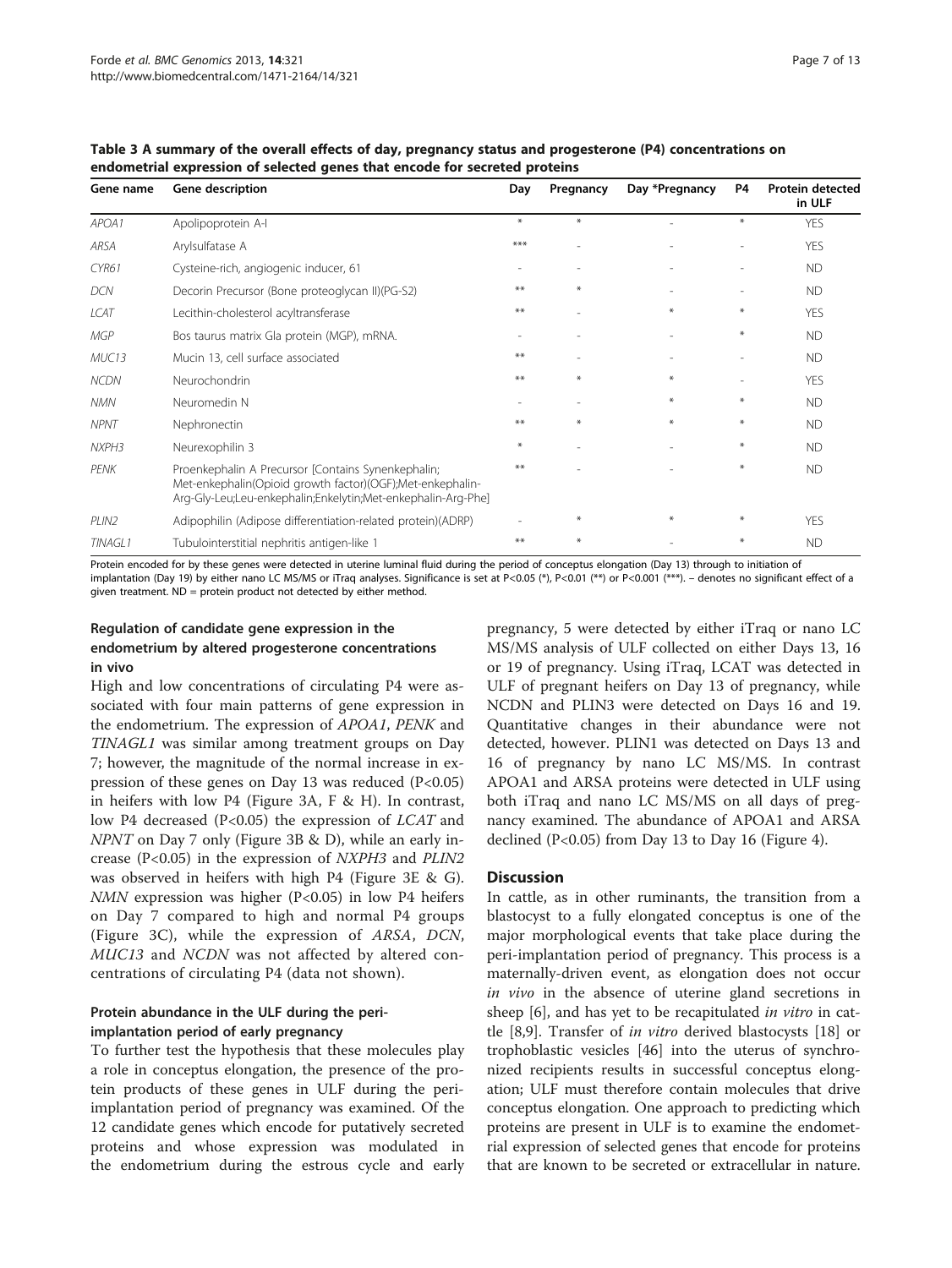<span id="page-7-0"></span>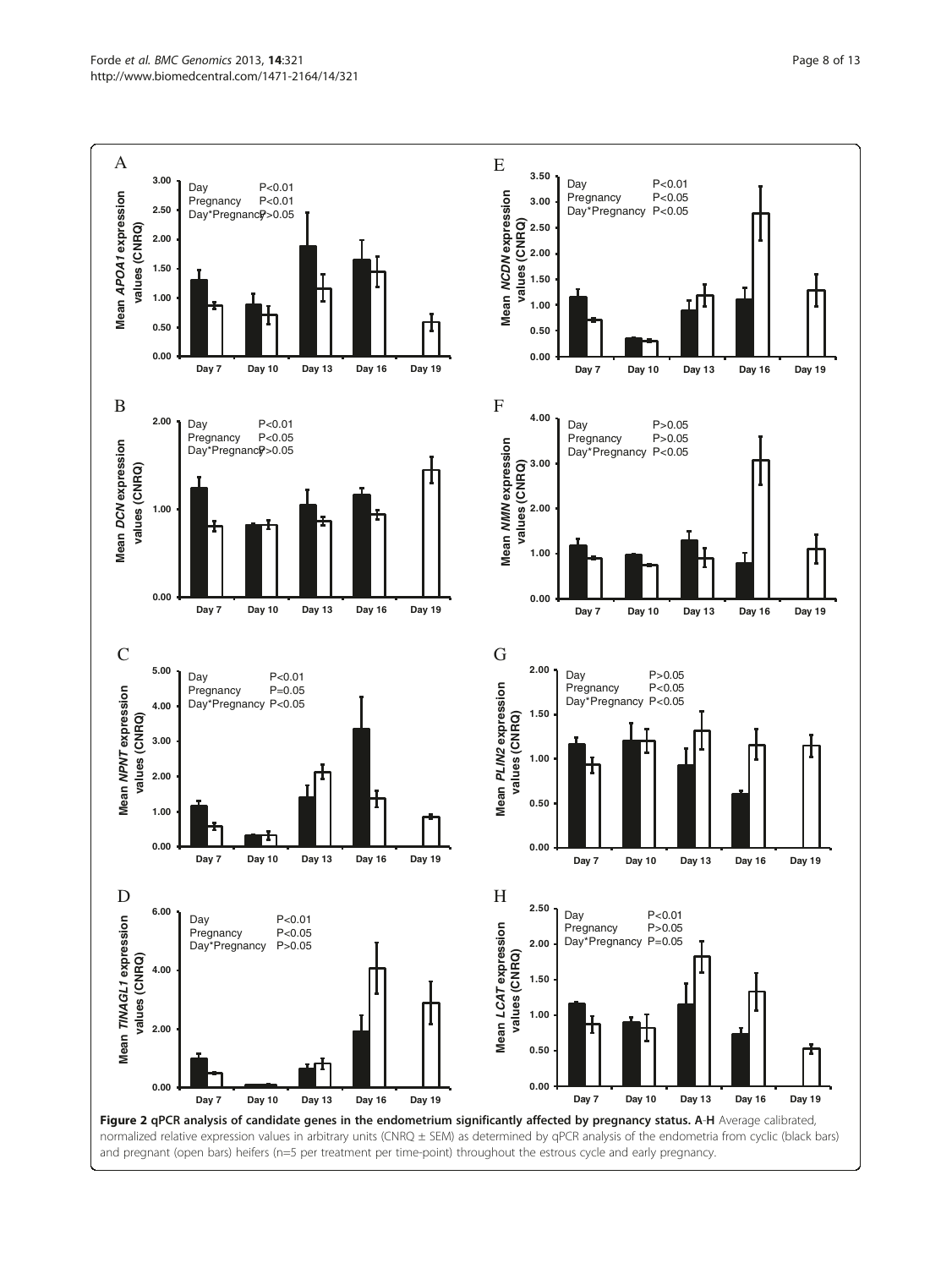Forde et al. BMC Genomics 2013, 14:321 **Page 9 of 13** Page 9 of 13 http://www.biomedcentral.com/1471-2164/14/321

<span id="page-8-0"></span>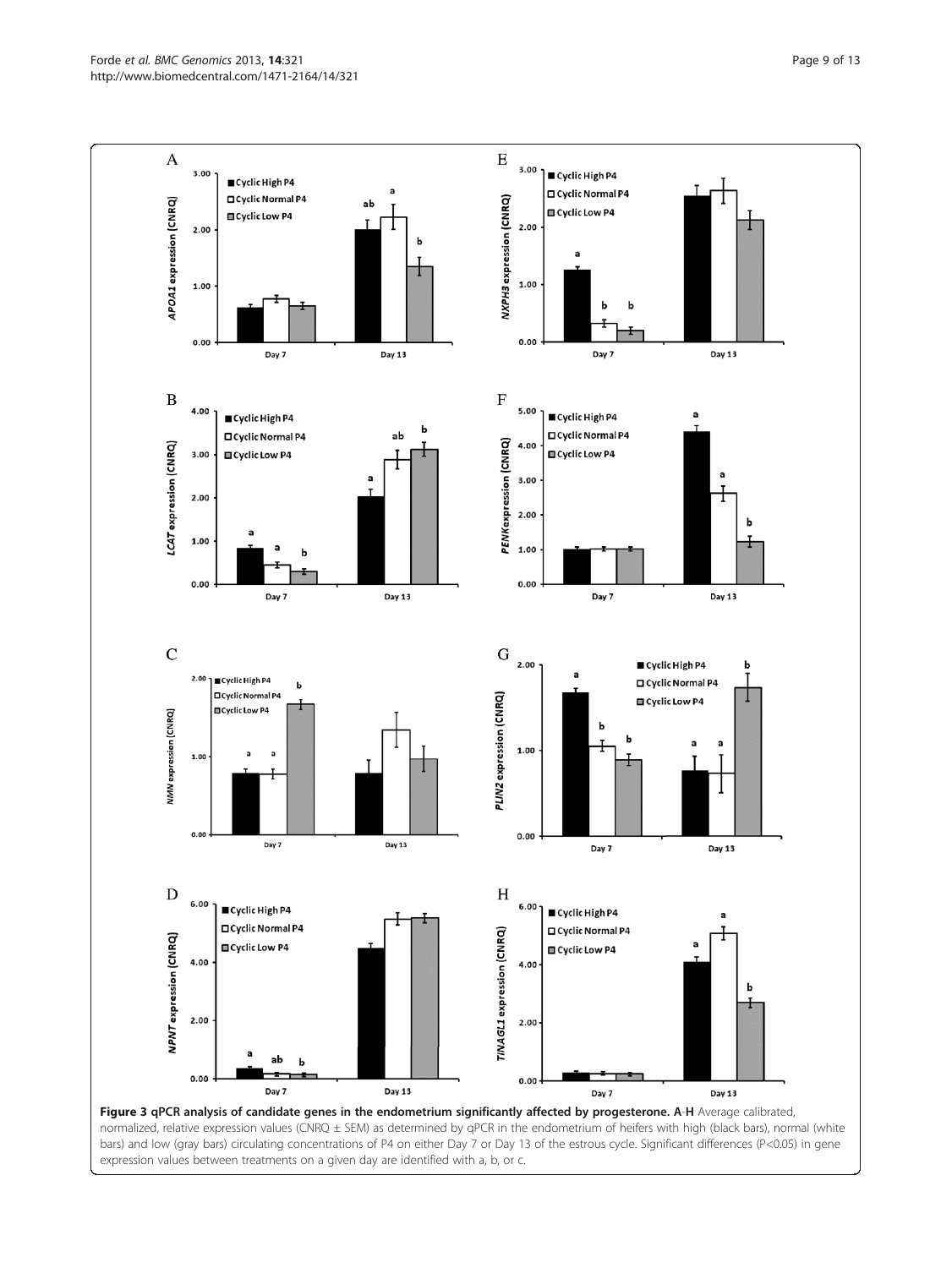<span id="page-9-0"></span>

If expression of these genes is modulated during early pregnancy and/or by altered concentrations of P4 in vivo (which have demonstrable effects on the elongation of the conceptus), it is plausible that they are candidate genes likely to influence conceptus elongation. Using this candidate gene approach, we found that expression of ARSA, MUC13, NXPH3 and PENK increased with advancing stages of the estrous cycle and early pregnancy. Similarly, LCAT, NCDN, NMN, PLIN2 and TINAGL1 expression increased during the later luteal phase, with the presence of the conceptus significantly increasing their expression. In contrast, APOA1, DCN and NPNT expression decreased in pregnant compared with cyclic heifers. A delay in the postovulatory increase in circulating concentrations of P4 delayed the increase in expression of LCAT and NPNT on Day 7 and APOA1, PENK and TINAGL1 on Day 13, the day on which conceptus elongation is initiated. Finally, comparison of this list of candidate genes with the protein content of ULF of pregnant heifers during conceptus elongation (Days 13 through 19) indicated the presence of APOA1, ARSA, LCAT, NCDN as well as members of the PLIN family, lending validity to this candidate gene expression approach.

In cattle, two of the main molecules that affect endometrial gene expression are circulating concentrations of P4 and conceptus-derived IFNT, both of which can affect the composition of the ULF and alter the rate of conceptus elongation. The comparison of gene expression in the endometrium and proteins present in ULF identified four proteins (APOA1, ARSA, LCAT and NCDN) from 14 candidate genes, while two members of the perilipin family were detected. At first glance, the number of proteins detected in ULF in comparison to the number of candidate genes may seem low. However, it is important to note that there is at least an order of magnitude in the difference between the number of total transcripts detectable in the endometrium by RNA-SEQ  $(\sim 21,000$  transcripts: [[41\]](#page-11-0)) versus the number of total

proteins detected in ULF by proteomics [\[47](#page-12-0)]. In addition, analysis of gene expression was performed on endometrial homogenates which contain a heterogenous cell population. It is possible that, despite their status as genes that encode for extracellular/secreted proteins, their expression may be predominantly stromal in nature, similar to the expression of HGF [\[48\]](#page-12-0) and FGF10 [[49\]](#page-12-0) in the sheep endometrium. As such, the protein products of these genes may not be secreted into ULF, but may act in a more autocrine or paracrine manner within the endometrium.

The patterns of expression of ARSA, MUC13, NXPH3 and PENK were similar in endometria from both pregnant and cyclic heifers. MUC13 exhibited minimal expression on Day 7 and 10, while ARSA, NXPH3 and PENK expression decreased on Day 10, but increased significantly during the late luteal phase of the estrous cycle and as pregnancy progressed. Given that the expression of these genes increased during the luteal phase of the estrous cycle and early pregnancy, we propose that they play a role in establishing uterine receptivity to implantation. Although the protein products of NXPH3 or PENK were not detected in ULF, the increased mRNA abundance for these genes in endometria of P4-supplemented heifers strongly suggests that they contribute to advancing conceptus elongation after both artificial insemination [\[11](#page-11-0)] and embryo transfer [\[18\]](#page-11-0).

In contrast, endometrial expression of APOA1, DCN and NPNT decreased in to the presence of the developing conceptus. Expression of both APOA1 and NPNT was modulated by P4, with a delay on Day 13 in APOA1 expression, while P4 supplementation resulted in an early increase in NPNT on Day 7. We propose that the decreased expression of these genes in endometria in the periimplantation period of pregnancy, may be a pre-requisite for establishing uterine receptivity to implantation, similar to that observed for nuclear P4 receptors in all species studied [\[50](#page-12-0)] as well as MUC1 in sheep [\[51\]](#page-12-0).

The modulation of circulating concentrations of P4 in cattle and sheep has demonstrable effects on gene expression in the endometrium and timing of conceptus elongation. In cattle, this results in altered trajectories of conceptus elongation on Day 14 following embryo transfer on Day 7. Exogenous supplementation of P4 advances conceptus elongation [[18](#page-11-0)]; conversely, when P4 output from the CL is diminished [\[40](#page-11-0)], conceptus elongation is delayed. High circulating concentrations of P4 advanced the normal increase of NXPH3 expression on Day 7 of the estrous cycle, while in heifers with low P4 the normal expression level of NPNT was decreased. In addition, decreased expression of APOA1 and PENK on Day 13 in heifers with low P4 and delayed conceptus elongation suggests that these endometrial genes and their protein products contribute to the process of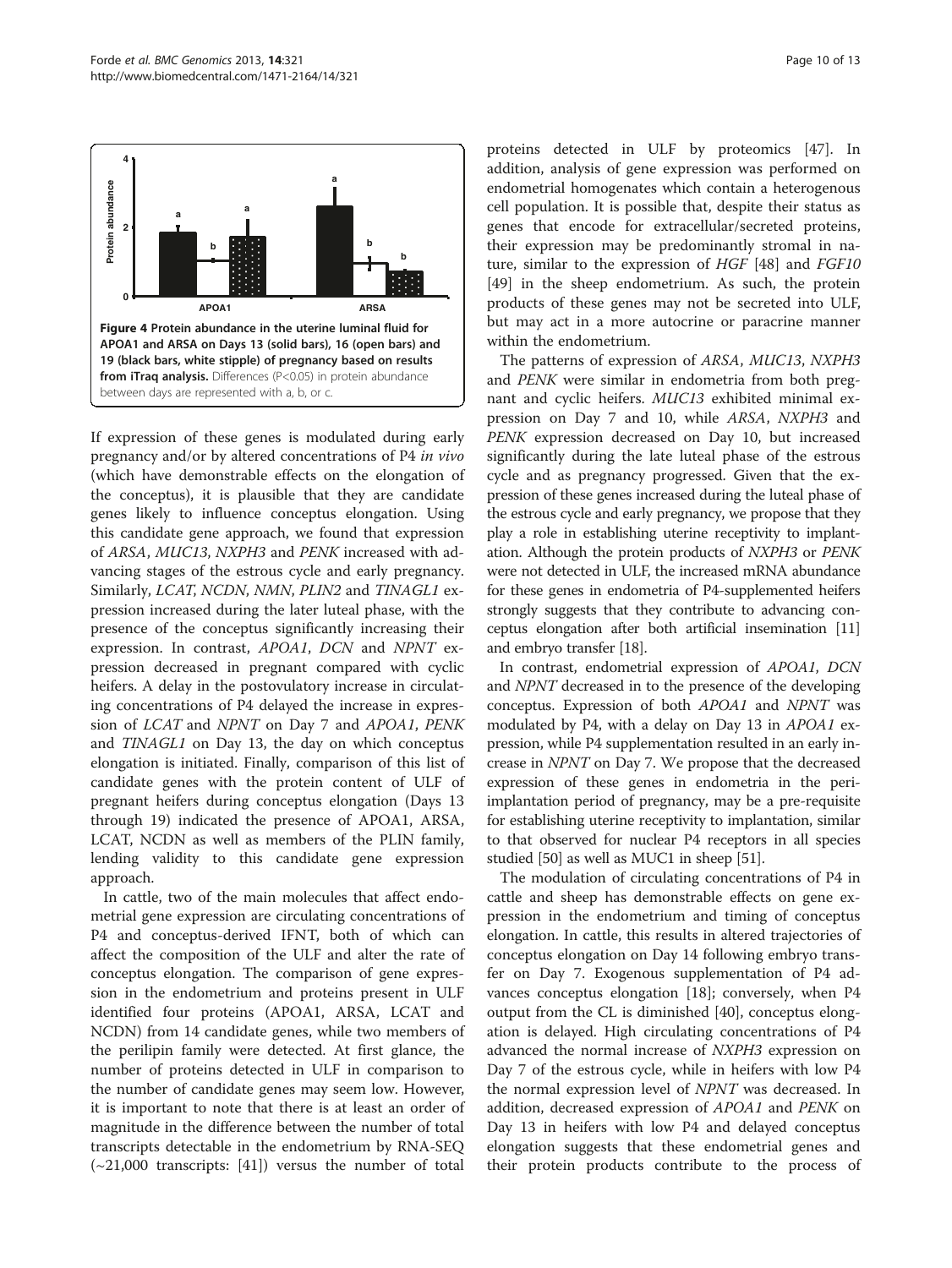<span id="page-10-0"></span>conceptus elongation. This hypothesis is supported by evidence for the presence of APOA1 protein in ULF on both Day 13 and 16.

Of the 14 candidate genes examined, changes in expression of NMN, PLIN2 and TINAGL1 were of particular interest. Neurotensin (NT) was first isolated from the bovine hypothalamus [[52\]](#page-12-0) and small intestine [\[53\]](#page-12-0) and NMN protein, along with NT is derived from the same precursor peptide with the resulting active form of the peptides (i.e., NT or NMN) being dependent of the site of cleavage of the pro-peptide (reviewed by [\[54](#page-12-0)]). Interestingly, the predominant forms of the processed peptides are tissue-specific, e.g., the long form of NMN is the predominant form in the gut [[55](#page-12-0)]. NMN expression was similar in pregnant and cyclic heifers up to Day 16 when pregnancy recognition occurs and was modulated by low circulating concentrations of P4. NMN protein was not detected in ULF, but a protein that degrades NMN, aminopeptidase M [[56\]](#page-12-0), has been detected in ULF [[47\]](#page-12-0). This may explain in part why NMN protein was not detected and, given its expression pattern, may suggest that NMN is involved in the pregnancy recognition response in the endometrium rather than conceptus elongation itself.

TINAGL1 is a matri-cellular protein that can interact with both extracellular matrix proteins and cell surface receptors. In mice, TINAGL1 is expressed by the trophectoderm and interacts with laminin 1 [\[57\]](#page-12-0). TINAGL1 expression increases in the endometrium of pregnant mice as well as at the sites of implantation where the abundance of protein increases during the later stages of implantation [\[58](#page-12-0)]. In addition, TINAGL1 has been linked to the integrins ITGA5 and ITGB1 in the decidua [[58\]](#page-12-0). In the current study, TINAGL1 expression was minimal from Day 7 to 13, but increased on Day 16 and to a greater extent in pregnant than cyclic heifers. This is interesting as there is basal expression when the uterus is not receptive to implantation (i.e., when PGR is expressed by uterine LE and GE). TINAGL1 expression increases after uterine receptivity to implantation is established, but interestingly, its expression on Day 13, when conceptus elongation is initiated, is minimal. Moreover, TINAGL1 protein is not detectable in ULF. Thus, TINALG1 in the endometrium of cattle is not directly involved in conceptus elongation, but instead plays a role in implantation as evidenced by its increase in expression in pregnant heifers on Days 16 and 19, similar to its role in mice.

PLIN2 (a.k.a. ADRP) protein is involved in lipid droplet formation and, in particular, the intracellular storage of triaclyglycerols (TAG: reviewed by [[59\]](#page-12-0)). It is also detectable in milk lipid droplets secreted from mammary epithelial cells in a variety of species including humans, rats and cattle [[60](#page-12-0)]. Triaclyglycerols have been detected in the ULF of cattle [\[61](#page-12-0)] and in vitro TAG is utilized as an energy source by the embryo up to the blastocyst stage of development [\[62](#page-12-0)]. In both breast cancer and leiomyoma human cell lines, the PLIN2 gene has a PGR response element in its promoter region. Given its modulation by P4 in vivo and its increased expression in pregnant heifers likely due to IFNT [[63\]](#page-12-0), as well as detection of PLIN2 family members in ULF of cattle, it is likely that PLIN2 contributes to the secretion and /or transport of TAG into the ULF as an energy source for the developing conceptus during elongation.

#### Conclusion

Using a candidate gene approach, we determined that the expression of PENK is affected by altered concentrations of P4 in blood while pregnancy increases and decreases the expression of NCDN and DCN, respectively. In addition, we determined that both P4 manipulation and the presence of the conceptus alter endometrial expression of PLIN2, TINAGL1, NPNT, LCAT, NMN and APOA1. Comparison of the expression profiles of these genes to proteins detected in ULF during conceptus elongation (i.e., Days 13 through 19) revealed the presence of APOA1, ARSA, LCAT, NCDN as well as members of the PLIN family of proteins that may play roles in driving conceptus elongation in cattle.

# Additional file

[Additional file 1: Table S1.](http://www.biomedcentral.com/content/supplementary/1471-2164-14-321-S1.xlsx) Average expression values in transcripts per million (TPM±SEM) for genes with a cellular component of extracellular space in the endometrium of cyclic heifers on Day 13 of the estrous cycle. No detecteble expression values for these genes was observed in the ovoid conceputs at the same stage following estrus (Day 13).

#### Competing interests

The authors declare that they have no competing interests.

#### Authors' contributions

NF and PL performed the sample collection. NF performed the laboratory analysis of the endometrium/uterine samples. SM performed gene expression analysis on the embryo. JPM, PMcG and NF performed data analysis. NF, FWB, TES and PL were involved in the conception and design of the study. NF drafted the manuscript. FWB, TES and PL critically revised the manuscript. All authors read, commented and approved the final version of the manuscript.

#### Acknowledgements

We wish to acknowledge the help of staff and students who assisted in sample collection. This work was supported by Science Foundation Ireland under grant number 10/IN.1/B3011 (the opinions, findings and conclusions or recommendations expressed in this material are those of the authors and do not necessarily reflect the views of the Science Foundation Ireland).

#### Author details

<sup>1</sup>School of Agriculture and Food Science, University College Dublin, Dublin, Ireland. <sup>2</sup> Conway Institute of Biomolecular and Biomedical Science, University College Dublin, Dublin, Ireland. <sup>3</sup>Department of Animal Science, Texas A&M University, College Station, Texas 77843-2471, USA. <sup>4</sup>Center for Reproductive Biology, Department of Animal Sciences, Washington State University, Pullman, Washington 99164-6353, USA. <sup>5</sup>Veterinary Sciences Centre, School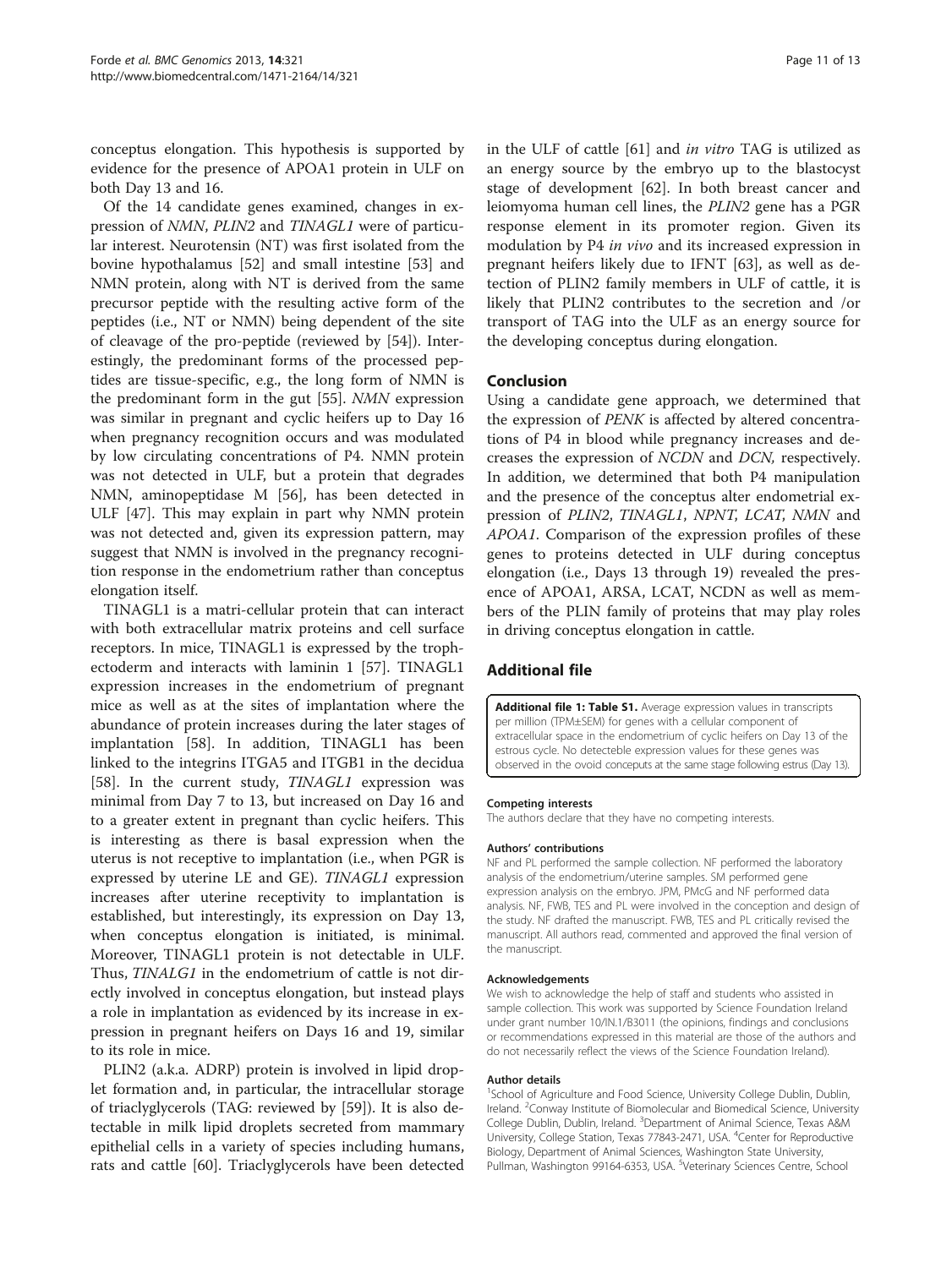<span id="page-11-0"></span>of Agriculture and Food Science, University College Dublin, Belfield, Dublin 4, Ireland.

#### Received: 23 November 2012 Accepted: 3 May 2013 Published: 10 May 2013

#### References

- Diskin MG, Morris DG: Embryonic and early foetal losses in cattle and other ruminants. Reproduction in domestic animals = Zuchthygiene 2008, 43(Suppl 2):260–267.
- 2. Diskin MG, Murphy JJ, Sreenan JM: Embryo survival in dairy cows managed under pastoral conditions. Anim Reprod Sci 2006, 96(3–4):297–311.
- 3. Northey DL, French LR: Effect of embryo removal and intrauterine infusion of embryonic homogenates on the lifespan of the bovine corpus luteum. J Anim Sci 1980, 50(2):298–302.
- 4. Betteridge KJ, Eaglesome MD, Randall GC, Mitchell D: Collection, description and transfer of embryos from cattle 10–16 days after oestrus. J Reprod Fertil 1980, 59(1):205–216.
- Bazer FW: Uterine protein secretions: Relationship to development of the conceptus. J Anim Sci 1975, 41(5):1376–1382.
- Gray CA, Burghardt RC, Johnson GA, Bazer FW, Spencer TE: Evidence that absence of endometrial gland secretions in uterine gland knockout ewes compromises conceptus survival and elongation. Reproduction (Cambridge, England) 2002, 124(2):289–300.
- 7. Spencer TE, Gray CA: Sheep uterine gland knockout (UGKO) model. Methods Mol Med 2006, 121:85–94.
- 8. Alexopoulos NI, Vajta G, Maddox-Hyttel P, French AJ, Trounson AO: Stereomicroscopic and histological examination of bovine embryos following extended in vitro culture. Reprod Fertil Dev 2005, 17(8):799–808.
- 9. Brandao DO, Maddox-Hyttel P, Lovendahl P, Rumpf R, Stringfellow D, Callesen H: Post hatching development: a novel system for extended in vitro culture of bovine embryos. Biol Reprod 2004, 71(6):2048–2055.
- 10. Garrett JE, Geisert RD, Zavy MT, Morgan GL: Evidence for maternal regulation of early conceptus growth and development in beef cattle. J Reprod Fertil 1988, 84(2):437–446.
- 11. Carter F, Forde N, Duffy P, Wade M, Fair T, Crowe MA, Evans AC, Kenny DA, Roche JF, Lonergan P: Effect of increasing progesterone concentration from Day 3 of pregnancy on subsequent embryo survival and development in beef heifers. Reprod Fertil Dev 2008, 20(3):368–375.
- 12. Satterfield MC, Song G, Kochan KJ, Riggs PK, Simmons RM, Elsik CG, Adelson DL, Bazer FW, Zhou H, Spencer TE: Discovery of candidate genes and pathways in the endometrium regulating ovine blastocyst growth and conceptus elongation. Physiol Genomics 2009, 39(2):85–99.
- 13. Mann GE, Lamming GE: Relationship between maternal endocrine environment, early embryo development and inhibition of the luteolytic mechanism in cows. Reproduction (Cambridge, England) 2001, 121(1):175–180.
- 14. Mann GE, Fray MD, Lamming GE: Effects of time of progesterone supplementation on embryo development and interferon-tau production in the cow. Vet J 2006, 171(3):500–503.
- 15. Stronge AJ, Sreenan JM, Diskin MG, Mee JF, Kenny DA, Morris DG: Postinsemination milk progesterone concentration and embryo survival in dairy cows. Theriogenology 2005, 64(5):1212–1224.
- 16. McNeill RE, Diskin MG, Sreenan JM, Morris DG: Associations between milk progesterone concentration on different days and with embryo survival during the early luteal phase in dairy cows. Theriogenology 2006, 65(7):1435-1441
- 17. Ashworth CJ, Sales DI, Wilmut I: Evidence of an association between the survival of embryos and the periovulatory plasma progesterone concentration in the ewe. J Reprod Fertil 1989, 87(1):23-32.
- 18. Clemente M, De La Fuente J, Fair T, Al Naib A, Gutierrez-Adan A, Roche JF, Rizos D, Lonergan P: Progesterone and conceptus elongation in cattle: a direct effect on the embryo or an indirect effect via the endometrium? Reproduction (Cambridge, England) 2009, 138(3):507–517.
- 19. Forde NL, P: Transcriptomic Analysis of the Bovine Endometrium: What is Required to Establish Uterine Receptivity to Implantation in Cattle? J Reprod Dev 2012, 58(2):189–195.
- 20. Bazer FW, Wu G, Spencer TE, Johnson GA, Burghardt RC, Bayless K: Novel pathways for implantation and establishment and maintenance of pregnancy in mammals. Mol Hum Reprod 2010, 16(3):135–152.
- 21. Bazer FWK, Hakhyun J, Johnson KA, Wu GA, Song G: Select Nutrients in the Uterine Lumen of Sheep and Pigs Affect Conceptus Development. J Reprod Dev 2012, 58(2):180–188.
- 22. Spencer TE, Bartol FF, Bazer FW, Johnson GA, Joyce MM: Identification and characterization of glycosylation-dependent cell adhesion molecule 1-like protein expression in the ovine uterus. Biol Reprod 1999, 60(2):241–250.
- 23. Song G, Spencer TE, Bazer FW: Cathepsins in the ovine uterus: regulation by pregnancy, progesterone, and interferon tau. Endocrinology 2005, 146(11):4825–4833.
- 24. Song G, Bazer FW, Wagner GF, Spencer TE: Stanniocalcin (STC) in the endometrial glands of the ovine uterus: regulation by progesterone and placental hormones. Biol Reprod 2006, 74(5):913–922.
- 25. Song G, Spencer TE, Bazer FW: Progesterone and interferon-tau regulate cystatin C in the endometrium. Endocrinology 2006, 147(7):3478–3483.
- 26. Song G, Satterfield MC, Kim J, Bazer FW, Spencer TE: Gastrin-releasing peptide (GRP) in the ovine uterus: regulation by interferon tau and progesterone. Biol Reprod 2008, 79(2):376–386.
- Simmons RM, Erikson DW, Kim J, Burghardt RC, Bazer FW, Johnson GA, Spencer TE: Insulin-like Growth Factor Binding Protein One in the Ruminant Uterus: Potential Endometrial Marker and Regulator of Conceptus Elongation. Endocrinology 2009, 150(9):4295–4305.
- 28. Dorniak P, Bazer FW, Spencer TE: Prostaglandins regulate conceptus elongation and mediate effects of interferon tau on the ovine uterine endometrium. Biol Reprod 2011, 84(6):1119–1127.
- 29. Dorniak P, Welsh TH Jr, Bazer FW, Spencer TE: Endometrial HSD11B1 and cortisol regeneration in the ovine uterus: effects of pregnancy, interferon tau, and prostaglandins. Biol Reprod 2011, 86(4):124.
- 30. Gao H, Wu G, Spencer TE, Johnson GA, Bazer FW: Select nutrients in the ovine uterine lumen. III. Cationic amino acid transporters in the ovine uterus and peri-implantation conceptuses. Biol Reprod 2009, 80(3):602–609.
- 31. Gao H, Wu G, Spencer TE, Johnson GA, Bazer FW: Select nutrients in the ovine uterine lumen. IV. Expression of neutral and acidic amino acid transporters in ovine uteri and peri-implantation conceptuses. Biol Reprod 2009, 80(6):1196–1208.
- 32. Gao H, Wu G, Spencer TE, Johnson GA, Bazer FW: Select nutrients in the ovine uterine lumen. II. Glucose transporters in the uterus and periimplantation conceptuses. Biol Reprod 2009, 80(1):94–104.
- 33. Costello LM, O'Boyle P, Godkin JD, Diskin MG, Hynes AC, Morris DG: Retinol-binding protein (RBP), retinol and beta-carotene in the bovine uterus and plasma during the oestrous cycle and the relationship between systemic progesterone and RBP on day 7. Reprod Fertil Dev 2010, 22(8):1198–1205.
- 34. Mullen MP, Forde N, Parr MH, Diskin MG, Morris DG, Nally JE, Evans AC, Crowe MA: Alterations in systemic concentrations of progesterone during the early luteal phase affect RBP4 expression in the bovine uterus. Reprod Fertil Dev 2012, 24(5):715–722.
- 35. Ledgard AM, Lee RS, Peterson AJ: Bovine endometrial legumain and TIMP-2 regulation in response to presence of a conceptus. Mol Reprod Dev 2009, 76(1):65–74.
- 36. Dorniak P, Bazer FW, Spencer TE: Biological role of interferon tau in endometrial function and conceptus elongation. J Anim Sci 2012, 91(4):1627–1638.
- 37. Gray CA, Adelson DL, Bazer FW, Burghardt RC, Meeusen EN, Spencer TE: Discovery and characterization of an epithelial-specific galectin in the endometrium that forms crystals in the trophectoderm. Proc Natl Acad Sci USA 2004, 101(21):7982–7987.
- 38. Lewis SK, Farmer JL, Burghardt RC, Newton GR, Johnson GA, Adelson DL, Bazer FW, Spencer TE: Galectin 15 (LGALS15): a gene uniquely expressed in the uteri of sheep and goats that functions in trophoblast attachment. Biol Reprod 2007, 77(6):1027–1036.
- Forde N, Carter F, Fair T, Crowe MA, Evans AC, Spencer TE, Bazer FW, McBride R, Boland MP, O'Gaora P, et al: Progesterone-regulated changes in endometrial gene expression contribute to advanced conceptus development in cattle. Biol Reprod 2009, 81(4):784–794.
- 40. Forde N, Beltman ME, Duffy GB, Duffy P, Mehta JP, O'Gaora P, Roche JF, Lonergan P, Crowe MA: Changes in the endometrial transcriptome during the bovine estrous cycle: effect of low circulating progesterone and consequences for conceptus elongation. Biol Reprod 2011, 84(2):266–278.
- 41. Forde N, Duffy GB, McGettigan PA, Browne JA, Mehta JP, Kelly AK, Mansouri-Attia N, Sandra O, Loftus BJ, Crowe MA, et al: Evidence for an early endometrial response to pregnancy in cattle: both dependent upon and independent of interferon tau. Physiol Genomics 2012, 44(16):799–810.
- 42. Forde N, Mehta JP, Minten M, Crowe MA, Roche JF, Spencer TE, Lonergan P: Effects of Low Progesterone on the Endometrial Transcriptome in Cattle. Biol Reprod 2012, 87(5):124.